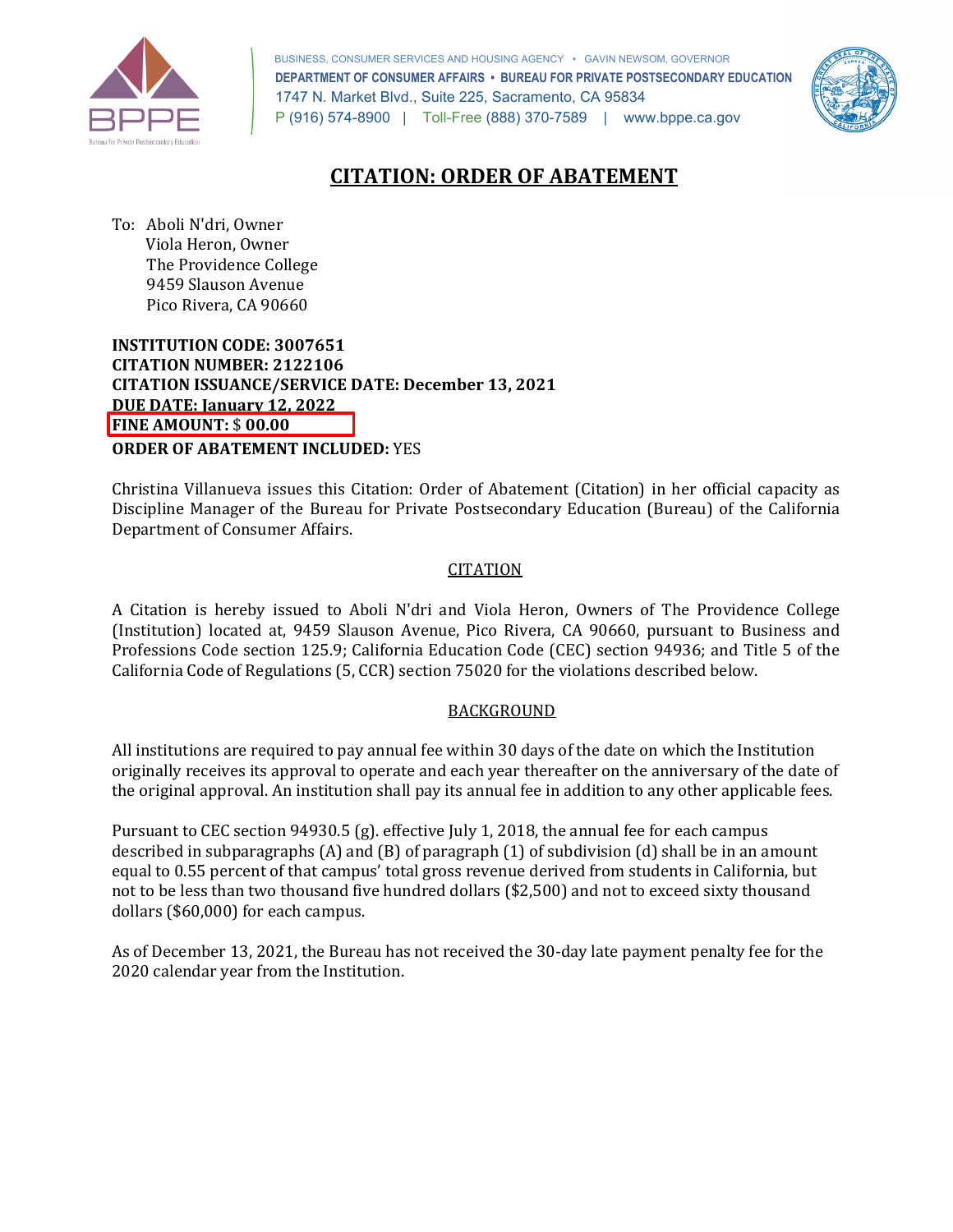|      | <b>VIOLATION</b>                                                                                                                                                                                                                                                                                                                                                                                                                                                                           |
|------|--------------------------------------------------------------------------------------------------------------------------------------------------------------------------------------------------------------------------------------------------------------------------------------------------------------------------------------------------------------------------------------------------------------------------------------------------------------------------------------------|
| $\#$ | Below you will find the California Education Code (CEC) and/or Title 5 of the California Code of<br>Regulations (5, CCR code) section(s) of law you are charged with violating.                                                                                                                                                                                                                                                                                                            |
| 1.   | Violation:                                                                                                                                                                                                                                                                                                                                                                                                                                                                                 |
|      | 5, CCR Section 74006(a) and (b) - Annual Fee<br>$\lq$ (a) An institution's annual fee is due within 30 days of the date on which the institution originally<br>receives its approval to operate and each year thereafter on the anniversary of the date of the original<br>approval. (b) An institution shall pay its annual fee in addition to any other applicable fees.                                                                                                                 |
|      | CEC Section 94930.5 (g) - Fee Schedule<br>(g) Notwithstanding subdivision (d), effective July 1, 2018, the annual fee for each campus described in<br>subparagraphs (A) and (B) of paragraph (1) of subdivision (d) shall be in an amount equal to 0.55<br>percent of that campus' total gross revenue derived from students in California, but not to be less than<br>two thousand five hundred dollars (\$2,500) and not to exceed sixty thousand dollars (\$60,000) for<br>each campus. |
|      | CEC Section 94931(a) - Late Payment<br>"(a) A fee that is not paid on or before the 30 <sup>th</sup> calendar day after the due date for payment of the fee<br>shall be subject to a 25 percent late payment penalty fee."                                                                                                                                                                                                                                                                 |
|      | The Institution has failed to pay its 30-day late payment penalty fee for calendar year 2020.                                                                                                                                                                                                                                                                                                                                                                                              |
|      | On July 1, 2020, the Institution was notified, Invoice #900351425, via mail at, 9471 E. Slauson Ave,<br>Pico Rivera, CA 90660, stating that the annual fee for calendar year 2020 was due on August 01,<br>2020.                                                                                                                                                                                                                                                                           |
|      | On August 24, 2020, the Institution was notified, Invoice #900351994, via mail at, 9471 E. Slauson<br>Ave, Pico Rivera, CA 90660, stating that the annual fee for calendar year 2020 was due on August<br>01, 2020.                                                                                                                                                                                                                                                                        |
|      | On August 26, 2020, the Bureau received partial payment for the 2020 annual fee in the amount of<br>\$960.86.                                                                                                                                                                                                                                                                                                                                                                              |
|      | On September 15, 2020, the Institution was notified, Invoice # 900352299, via mail at, 9471 E.<br>Slauson Ave, Pico Rivera, CA 90660, stating that the annual fee for calendar year 2020 was due on<br>August 01, 2020.                                                                                                                                                                                                                                                                    |
|      | On September 18, 2020, the Bureau received remaining payment for the 2020 annual fee in the<br>amount of \$1,539.14.                                                                                                                                                                                                                                                                                                                                                                       |
|      | As of December 13, 2021, the Bureau has not received the 30-day late payment penalty fee from the<br>Institution.                                                                                                                                                                                                                                                                                                                                                                          |
|      | <b>Order of Abatement:</b><br>In accordance with 5, CCR section 74006(a)(b) and CEC section 94930.5(g), the Institution must pay<br>all late payment penalty fees.                                                                                                                                                                                                                                                                                                                         |
|      |                                                                                                                                                                                                                                                                                                                                                                                                                                                                                            |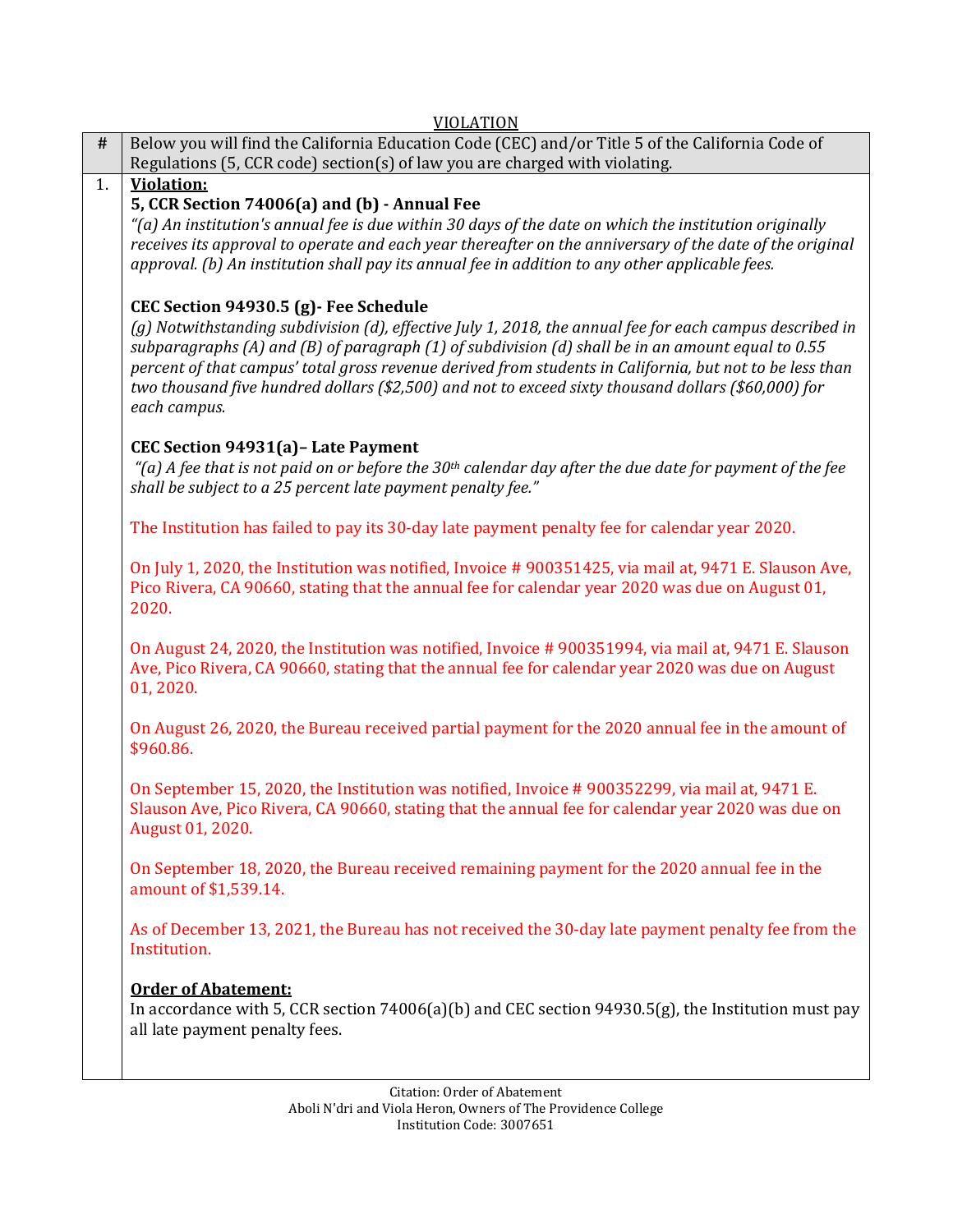### The fine for this violation is <u>\$00.00</u> **Assessment of Fine TOTAL ADMINISTRATIVE FINE DUE: \$00.00**

## COMPLIANCE WITH ORDER OF ABATEMENT

 In accordance with the provisions of CEC section 94936 and 5, CCR section 75020 the Bureau hereby issues the order(s) of abatement described above. **Evidence of compliance with the order of abatement must be submitted, to the Bureau, within 30 days from the date of service of the Citation.** 

### APPEAL OF CITATION

 You have the right to contest this Citation through an informal conference with the Bureau; and/or through an administrative hearing in accordance with Chapter 5 (Commencing with Section 11500) of Part 1 of Division 3 of Title 2 of the Government Code.

 If you wish to contest this Citation, you must submit the 'Notice of Appeal of Citation – Request for  *hearing within 30 days from the service of the Citation, you will not be able to request one at a later*  Informal Conference **and/or** Administrative Hearing' form (enclosed) within 30 days from the date of service of the Citation. *If you do not request an informal conference and/or an administrative time.* 

 Unless a written request for an informal conference **and/or** an administrative hearing is signed by you and delivered to the Bureau by **January 12, 2022** you will be deemed to have waived or forfeited your right to appeal this matter.

### EFFECTIVE DATE OF CITATION

 If you do not request an informal conference and/or an administrative hearing, this Citation shall shall be due by **January 12, 2022**. become effective on **December 13, 2021.** Evidence of compliance with the order(s) of abatement

 If a hearing is requested, you will not be required to comply with this Citation until 30 days after a final order is entered against you.

### **Written request for appeal must be mailed to:**

 1747 N. Market Blvd., Suite 225 Cheryl Lardizabal, Discipline Citation Program Bureau for Private Postsecondary Education Sacramento, CA 95834

 Aboli N'dri and Viola Heron, Owners of The Providence College Citation: Order of Abatement Institution Code: 3007651